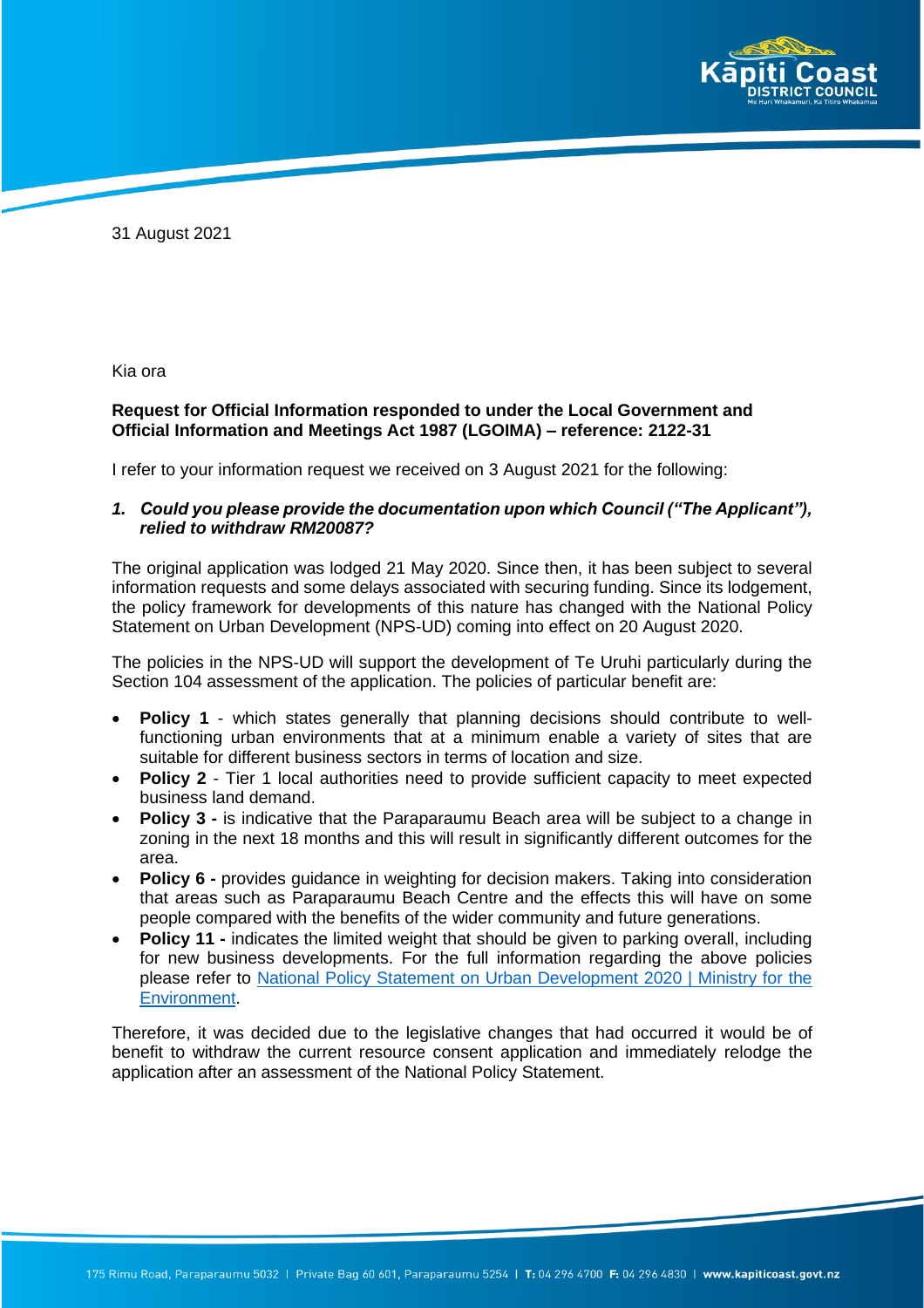## *2. As part of this request, could you also please supply all correspondence around the decision to withdraw RM200087 IE: emails, letters, messages etc between the applicant and the regulator of RM200087?*

Please find attached the correspondence in relation to the resource consent being withdrawn which was saved on the relevant resource consent file.

- Attachment 1 RM200087 Withdrawal of RC Application
- Attachment 2 Email Confirmation of Withdrawal
- Attachment 3 200087 Formal Acknowledgement of Withdrawal of Application
- *3. As at my OIA 7th May KCDC [ref 2021-254] indicate a total spend of \$179,060 (excl. GST) as full cost of the Resource Consent. Please provide all additional costs for both Resource Consents from the 7th May.*

The total additional cost for the resource consents since the last figure we gave you in our response to your request of 7 May 2021 is \$45,000.

*4. Is KCDC being reimbursed the costs to include the Paraparaumu beach Golf Club car parking resource consent application within RM210149? If so how much?*

The Paraparaumu Beach Golf Club car parking was also included in the application for RM200087.

*5. What legal advice did KCDC (the applicant) get, to bolster the normally not permitted activity of using private land as car parking, to try to satisfy the shortfall of the parking requirements of the district plan?*

There was no legal advice sought. The District Plan does not prohibit the use of private land for carparking, particularly for the zone associated with the golf course land.

Ngā mihi

**Steve Cody** Acting Group Manager Regulatory Services Te Kaihautū Ratonga Whakaritenga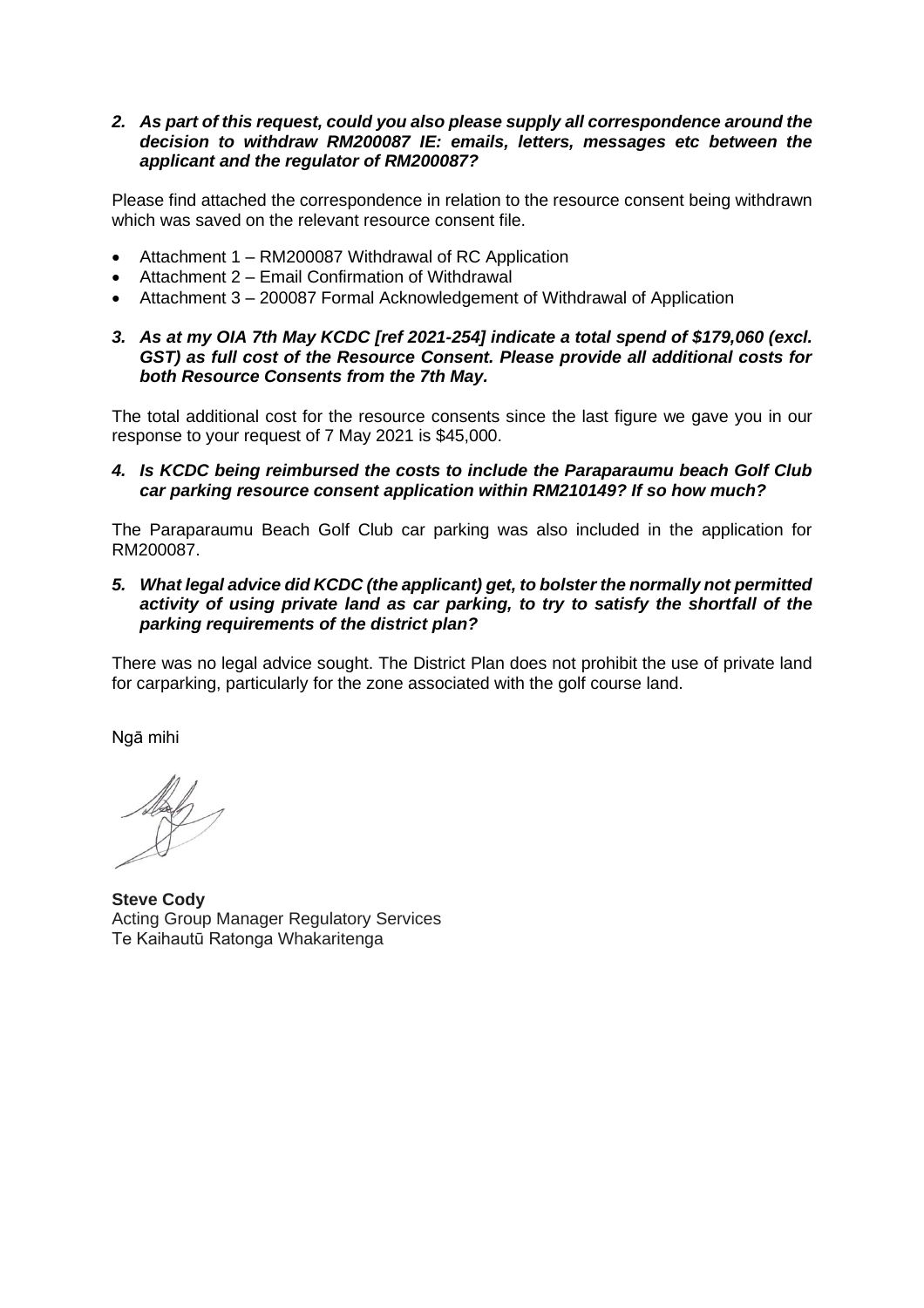

ref: McLean/22642 (RM200087)

1 July 2021

**Resource Consents Team** Kapiti Coast District Council

Attention:

**Dear** 

## **RM200087 - WITHDRAWAL OF RESOURCE CONSENT APPLICATION**

On behalf of our clients, Kāpiti Coast District Council, we would like to formally withdraw the resource consent application RM2000087 at 2 Marine Parade, Paraparaumu Beach.

Yours faithfully



**CUTTRISS CONSULTANTS LTD** 

PO Box 30-429, Lower Hutt 5010 p (04) 939 9245 e hutt@cuttriss.co.nz cuttriss.co.nz